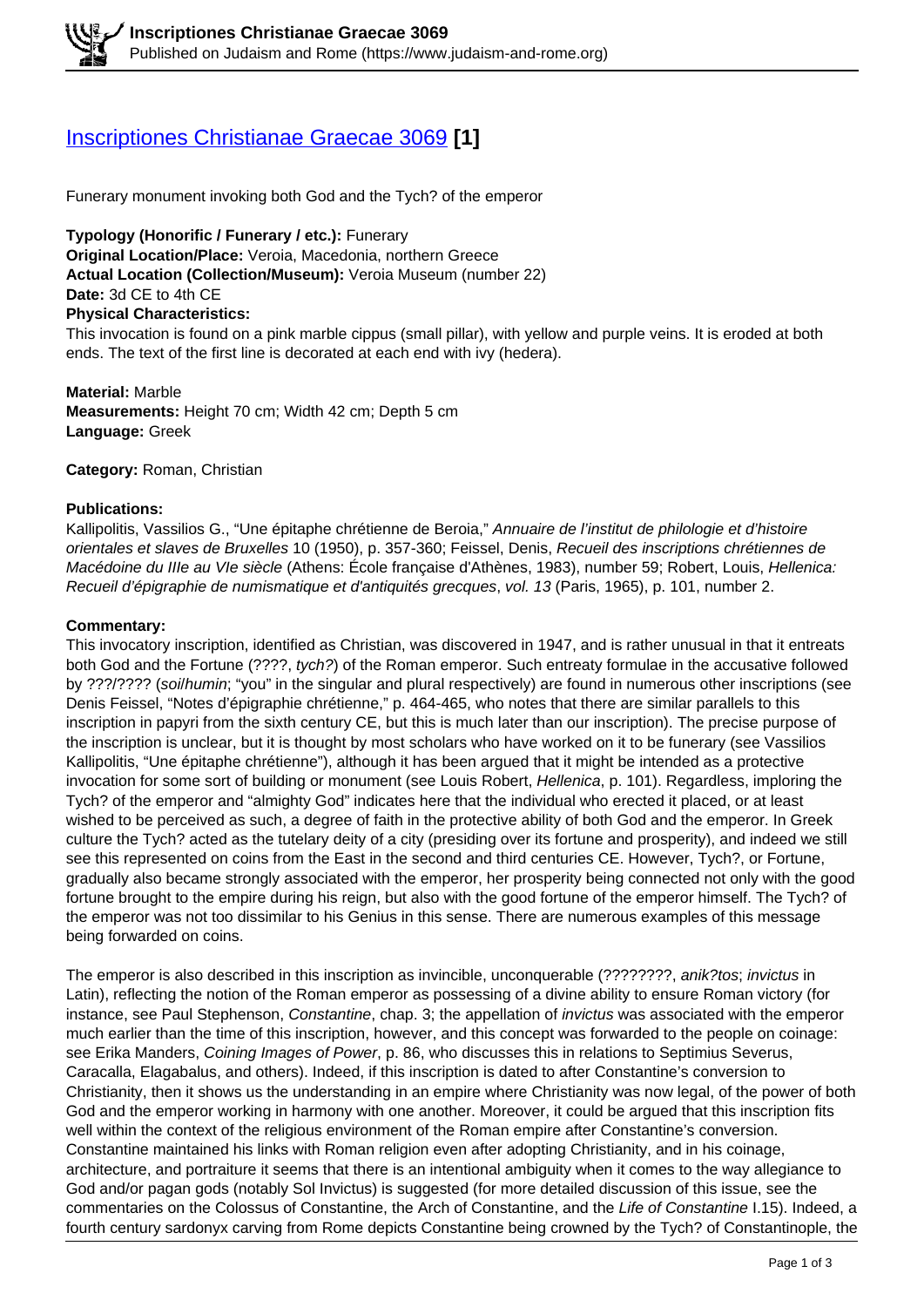city which he had established as the new capital of the Roman empire in 330 CE. The Tych? of Constantinople also appears on silver medallions commemorating Constantine's inauguration day. Bissera Pentcheva also notes how Constantine integrated the Tych? of Constantinople (known as Anthousa) into the imperial cult, carrying a wooden statue of her during the annual celebration of Constantinople's founding day, while a gold solidus from Constantine's reign features both Victoria and the Tych? of Heraklea, the former crowning the emperor who holds a globe, and the latter presenting him with gifts for his military victory as he sits on the military insignia of his defeated enemies (Icons and Power, p. 16-17). We can see, then, that Constantine, after his conversion to Christianity, still utilised the symbolism of Tych? (and other deities such as Victoria) in imperial propaganda, which portrayed them as supporting his legitimacy as emperor and military power. Our inscription appears to refer to Tych? more in the sense of the emperor's genius than the patron deity of a city. However, the implication of his divine power is certainly present, with his protective ability being invoked alongside that of God's. Perhaps the language of this inscription, then, testifies to a context post Constantine's conversion, where the emperor's connections to the divine were highlighted, yet often ambiguous, and both Roman religion and Christianity were integrated within imperial propaganda.

Keywords in the original language:

- ??????????? [2]
- ???? [3]
- ????? [4]
- ???? [5]
- ???????? [6]
- ???????? [7]

Thematic keywords:

- Roman emperor [8]
- <u>Tychè</u> [9]
- Fortune [10]
- invincibility [11]
- divine protection [12]
- invocation [13]
- Roman power [14]

**Bibliographical references:** Feissel, Denis, Recueil des inscriptions chrétiennes de Macédoine du IIIe au VIe siècle [15] (Athens: École française d'Athènes, 1983)

Feissel, Denis, "Notes d'épigraphie chrétienne (IV). XI. Malédictions funéraires en Attique" [16], Bulletin de Correspondance Hellénique 104 (1980) : 459-475

Kallipolitis, Vassilios G., "Une épitaphe chrétienne de Beroia" [17], Annuaire de l'institut de philologie et d'histoire orientales et slaves de Bruxelles 10 (1950) : 357-360

Robert, Louis, *Hellenica: Recueil d'épigraphie de numismatique et d'antiquités grecques, vol. 13* [18] (Paris, 1965)

Stephenson, Paul, Constantine: Roman Emperor, Christian Victor [19] (New York: Overlook, 2009)

Pentcheva, Bissera V., *Icons and Power: The Mother of God in Byzantium* [20] (Pennsylvania: Pennsylvania State University Press, 2006)

 Manders, Erika, Coining Images of Power: Patterns in the Representation of Roman Emperors on Imperial Coinage, A.D. 193-284 [21] (Leiden - New York: Brill, 2012) **Realized by:** 

Kimberley Fowler **[22]**